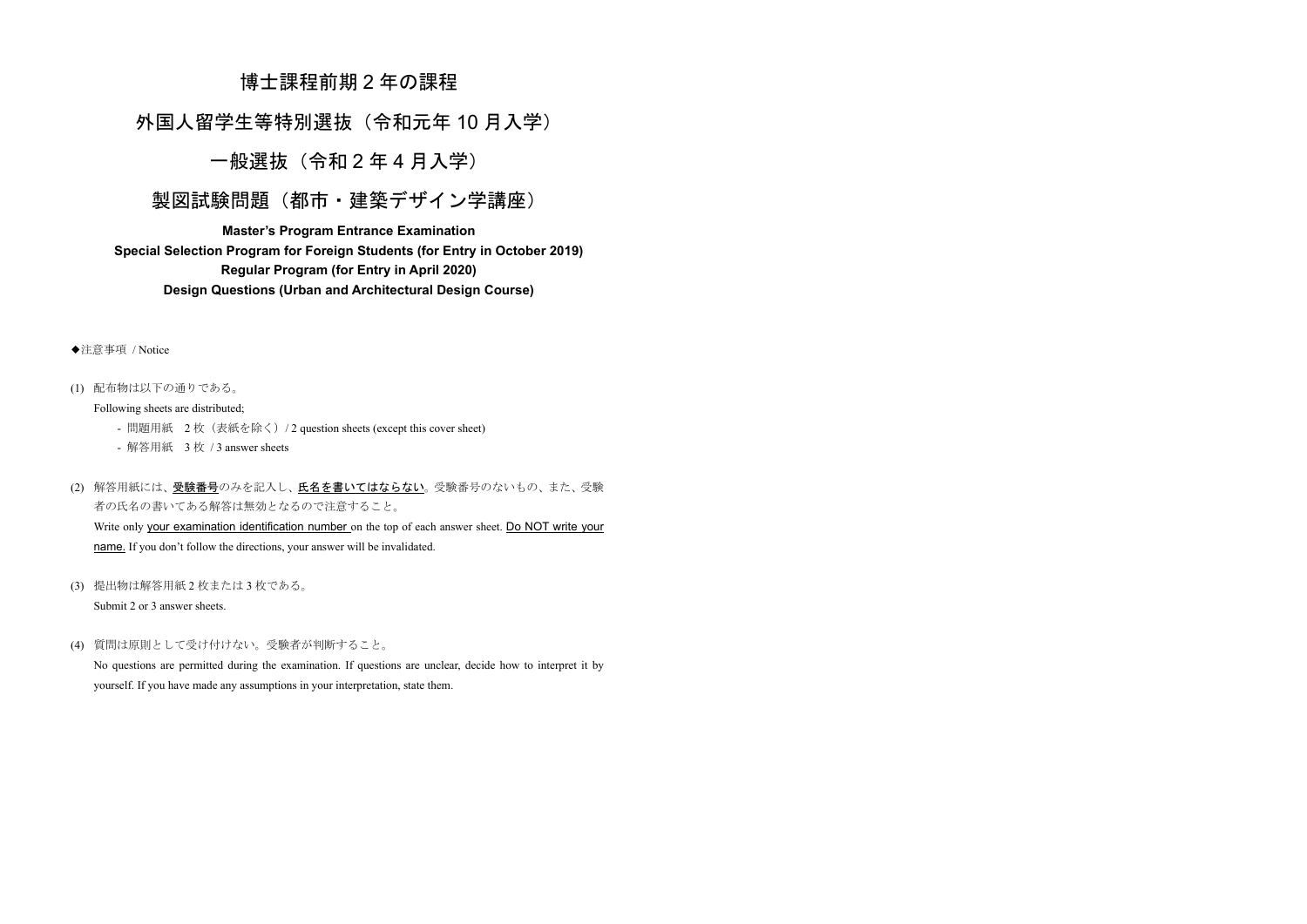住宅 house

# 6 人の学生のための寄宿舎

都市郊外の住宅地に大学生のための寄宿舎を設計する。

## 敷地条件

- 敷地は周辺に独立住宅が並ぶ郊外住宅地にある。
- 敷地は、南北 20m×東西 15m の長方形である。
- 敷地は平坦で、道路および隣地との高低差はない。
- 南側道路の幅員は 6m である。
- 気候は温暖で、積雪等に関する特別な配慮は必要ない。

## 計画概要

- 解答用紙 1 (A3)
	- 1 階平面図 1/100
	- 2 階平面図 1/100
	- 設計趣旨 200~400 字

#### • 解答用紙 2 (A3)

- 主要用途は、寄宿舎。
- 建物の構造、階数は自由。
- 延べ床面積は、150 ㎡程度とする。

| • 個室(各8㎡ × 6室)  | $48m^3$                     |
|-----------------|-----------------------------|
| • 共用部分          |                             |
| • ダイニング・キッチン    | $15 \text{ m}^2$            |
| ・ホール            | $15 \text{ m}^2$            |
| • リビング          | $20 \text{ m}^2$            |
| • 便所・シャワー・ランドリー | $15 \text{ m}^2$            |
| ・倉庫             | 8 <sub>m</sub> <sup>2</sup> |
| • その他必要と思われる諸室  | 適宜                          |
| • 駐車場           | 1台分                         |
| • 駐輪場           | 6 台分                        |

### 提出物

- その他の平面図 1/100
- 主要立面図 1/100
- 主要断面図 1/100
- その他、設計意図を的確に表現するために必要なパース、ダイアグラム等を各自の判断で書き込んで良  $V_{\alpha}$
- 作図はフリーハンドで十分であるが、定規類を使用してもよい。
- また、上記の用紙で不足の場合は、解答用紙 3 を使うこと。

以上



敷地図 Site plan